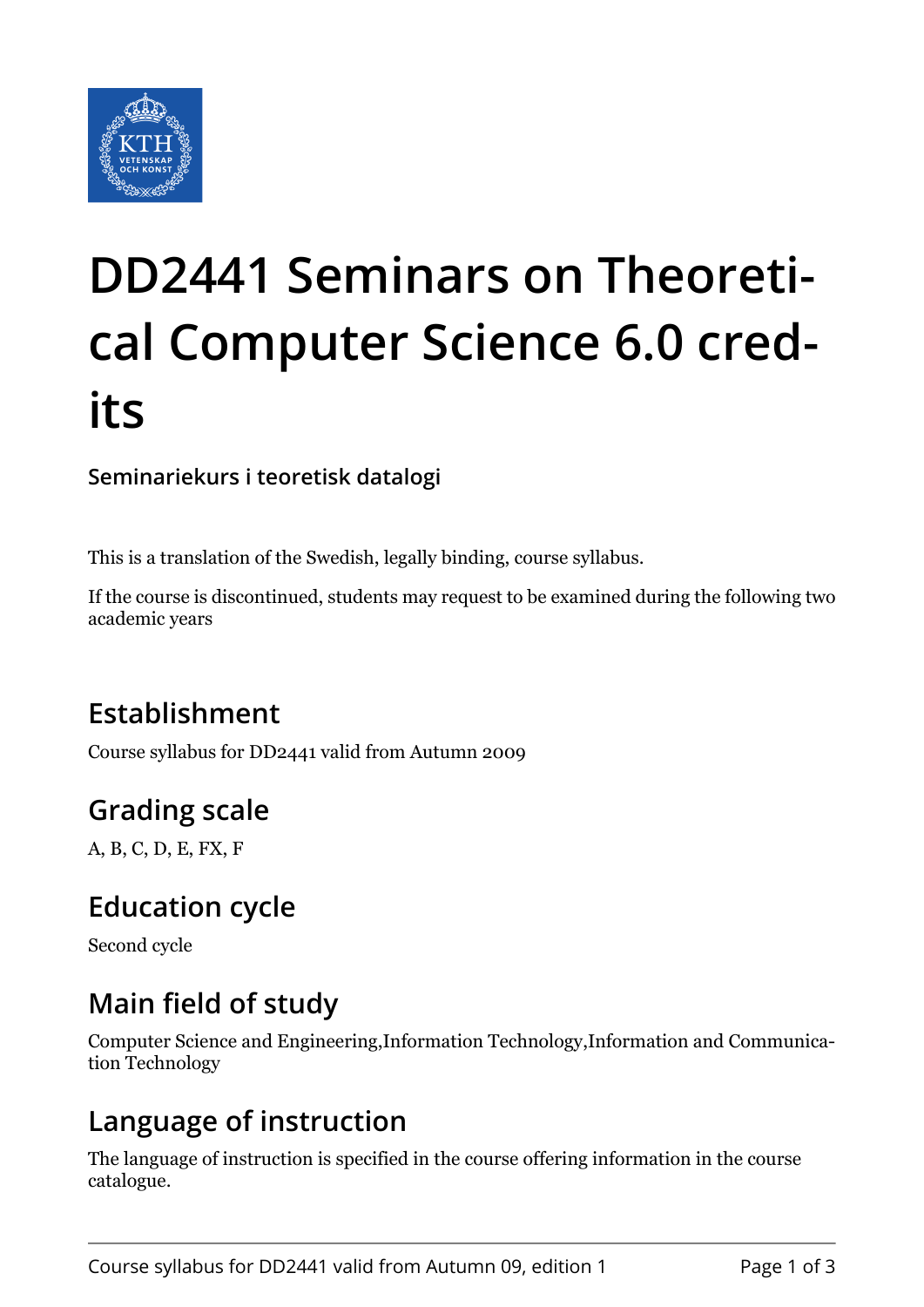## **Intended learning outcomes**

After a successfully completed course the student will be able to:

discuss advanced concepts within the area of the course,

actively attack problems in the area of the course, both through independent work and through finding relevant information elsewhere,

extract and understand the essential content of scientific articles in the area of the course.

#### **Course contents**

The syllabus will vary between years. Examples of subjects are:

- algorithms for approximation
- data mining
- cryptography
- parallel computations
- probabilistic algorithms.

# **Specific prerequisites**

## **Course literature**

To be announced at least 4 weeks beofre the course starts at course web page.

## **Examination**

• ÖVN1 - Exercises, 6.0 credits, grading scale: A, B, C, D, E, FX, F

Based on recommendation from KTH's coordinator for disabilities, the examiner will decide how to adapt an examination for students with documented disability.

The examiner may apply another examination format when re-examining individual students.

In this course all the regulations of the code of honor at the School of Computer science and Communication apply, see: http://www.kth.se/csc/student/hederskodex/1.17237?l=en\_UK.

## **Other requirements for final grade**

Written exercises (OVN1; 6 university credits).